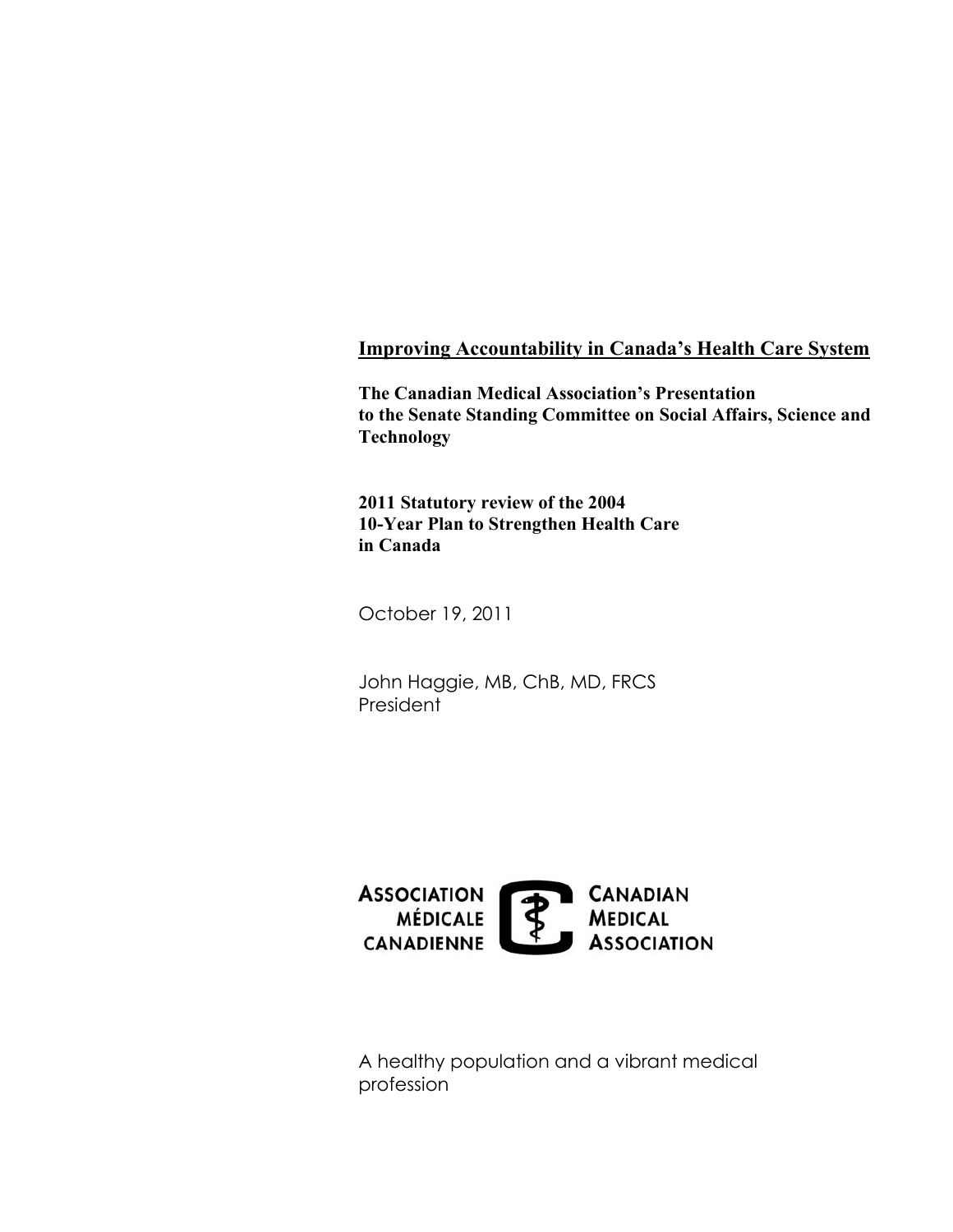Une population en santé et une profession médicale dynamique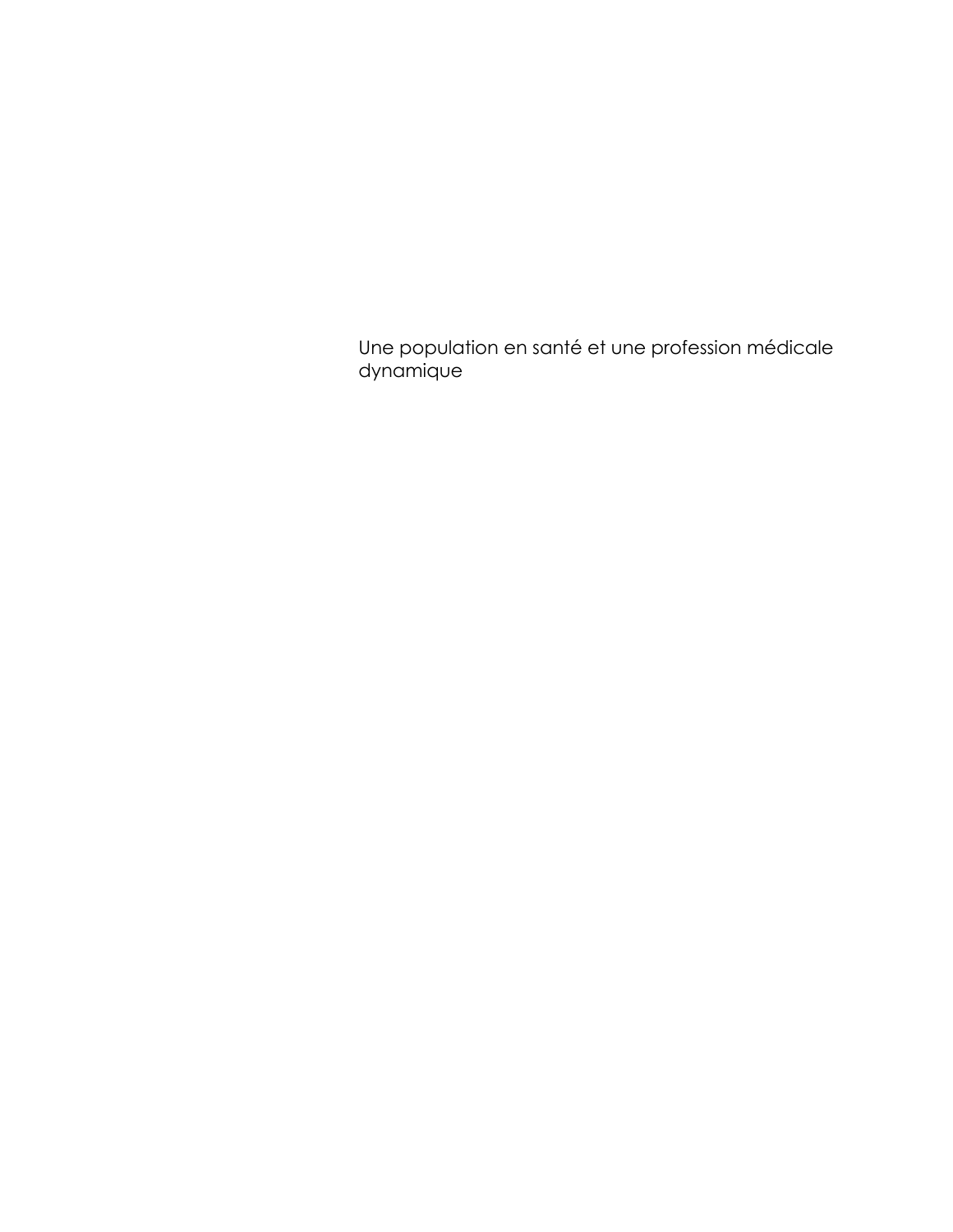#### **Introduction**

The CMA appreciates the opportunity to appear before this committee as part of your review of the 10-Year Plan to Strengthen Health Care. An understanding of what has worked and what hasn't since 2004 is critical to ensuring the next accord brings about necessary change to the system.

#### **Overview of 2004 Accord**

On the positive side of the ledger, the 2004 accord provided the health care system with stable, predictable funding for a decade – something that had been sorely lacking. It also showed that a focused commitment, in this case on wait times, can lead to improvements.

However, little has been done on several other important commitments in the Accord, such as the pledge that was also made in 2003 to address the significant inequity among Canadians in accessing prescription drugs.

Along with the lack of long-term, community and home-based care services, this accounts for a major gap in patient access along the continuum of care.

We also know that accountability provisions in past accords have been lacking in several ways. For instance, there has been little progress in developing common performance [i](#page-7-0)ndicators set out in previous accord.<sup>i</sup> The 2004 accord has no clear terms of reference on accountability for overseeing its provisions.

## **Vision and principles for 2014**

What the 2004 accord lacked was a clear vision. Without a destination, and a commitment to getting there, our health care system cannot be transformed and will never become a truly integrated, high performing health system.

The 2014 Accord is the perfect opportunity to begin this journey, if it is set up in a way that fosters the innovation and improvements that are necessary. By clearly defining the objectives and securing stable, incremental funding, we will know what changes we need to get us there.

Now is the time to articulate the vision– to say loudly and clearly that at the end of the 10-year funding arrangement, by 2025, Canadians will have the best health and health care in the world. With a clear commitment from providers, administrators and governments, this vision can become our destination.

As a first step to begin this long and difficult journey, the CMA has partnered with the Canadian Nurses Association, and together we have solicited support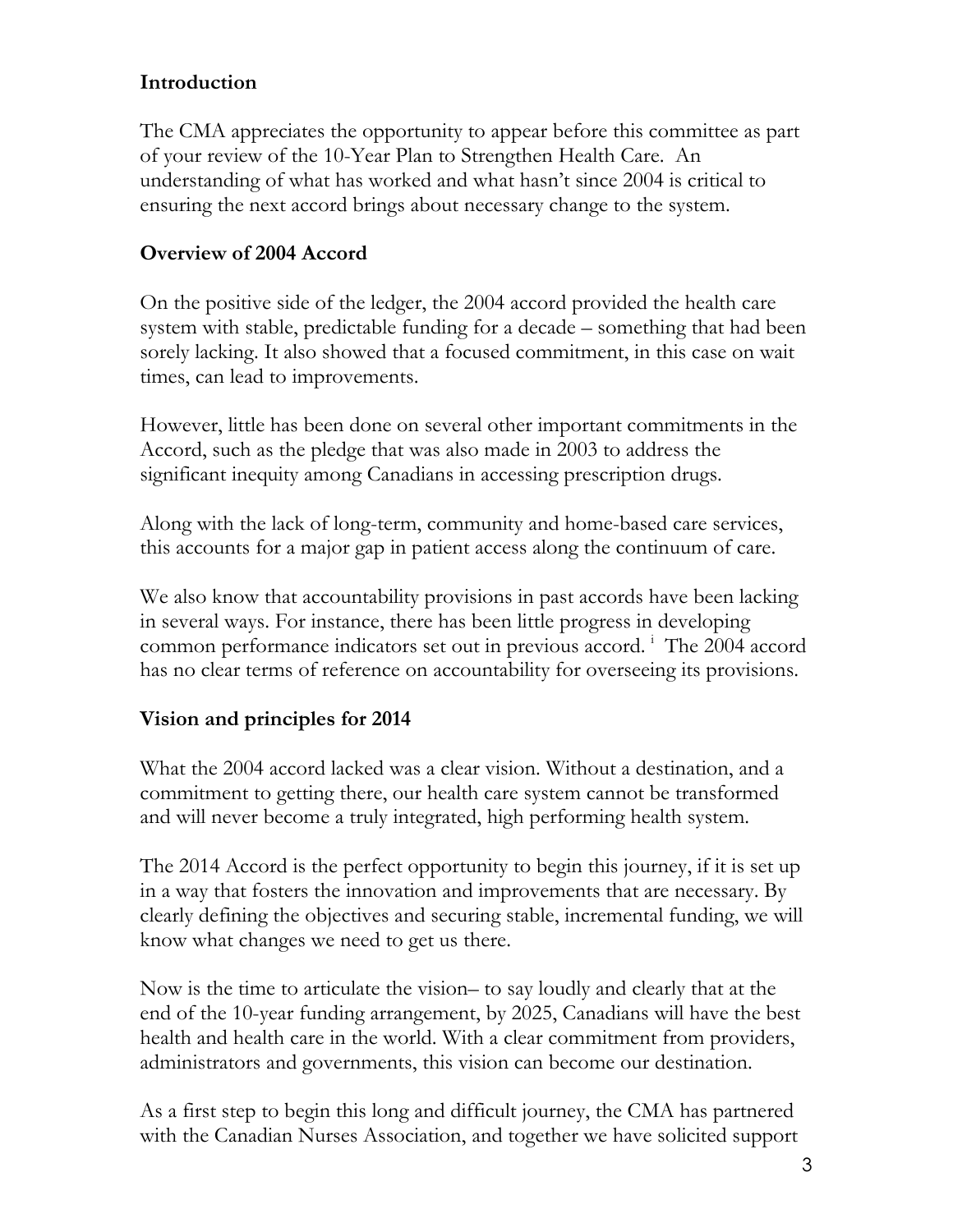from over 60 health care organizations for a series of "Principles to Guide Health Care Transformation in Canada."

These principles define a system that would provide equitable access to health care based on clinical need; care that is high quality and patient-centred; and that focuses on empowering patients to attain and maintain wellness.

They call for a system that provides accountability to those who use it and those who fund it; and that is sustainable – by which I mean adequately resourced in terms of financing, infrastructure and human resources, and measured against other high-performing systems, with cost linked to outcomes.

Based on our experience working within the provisions of the 2004 accord, we would like to suggest three strategies to ensure the next accord leads to a sustainable, high-performing health care system.

They are: a focus on quality; support for system innovation; and the establishment of an accountability framework and I will touch briefly on each one.

## **Focus on quality**

First, the crucial need to focus on improving the quality of health care services. The key dimensions of quality, and by extension, the areas that need attention are: safety, effectiveness, patient-centredness, efficiency, timeliness, equitability and appropriateness.

Excellence in quality improvement in these areas will be a crucial step towards sustainability.

To date, six provinces have instituted health quality councils. Their mandates and their effectiveness in actually achieving lasting system-wide improvements vary. What is missing and urgently needed is an integrated, pan-Canadian approach to quality improvement in health care that can begin to chart a course to ensure Canadians ultimately have the best health and health care in the world.

Canadians deserve no less and, with the resources at our disposal, there is no reason why this should not be achievable.

The CMA recommends that the federal government fund the establishment and resource the operations of an arms-length Canadian Health Quality Council, with the mandate to be a catalyst for change, a spark for innovation and a facilitator to disseminate evidence-based quality improvement initiatives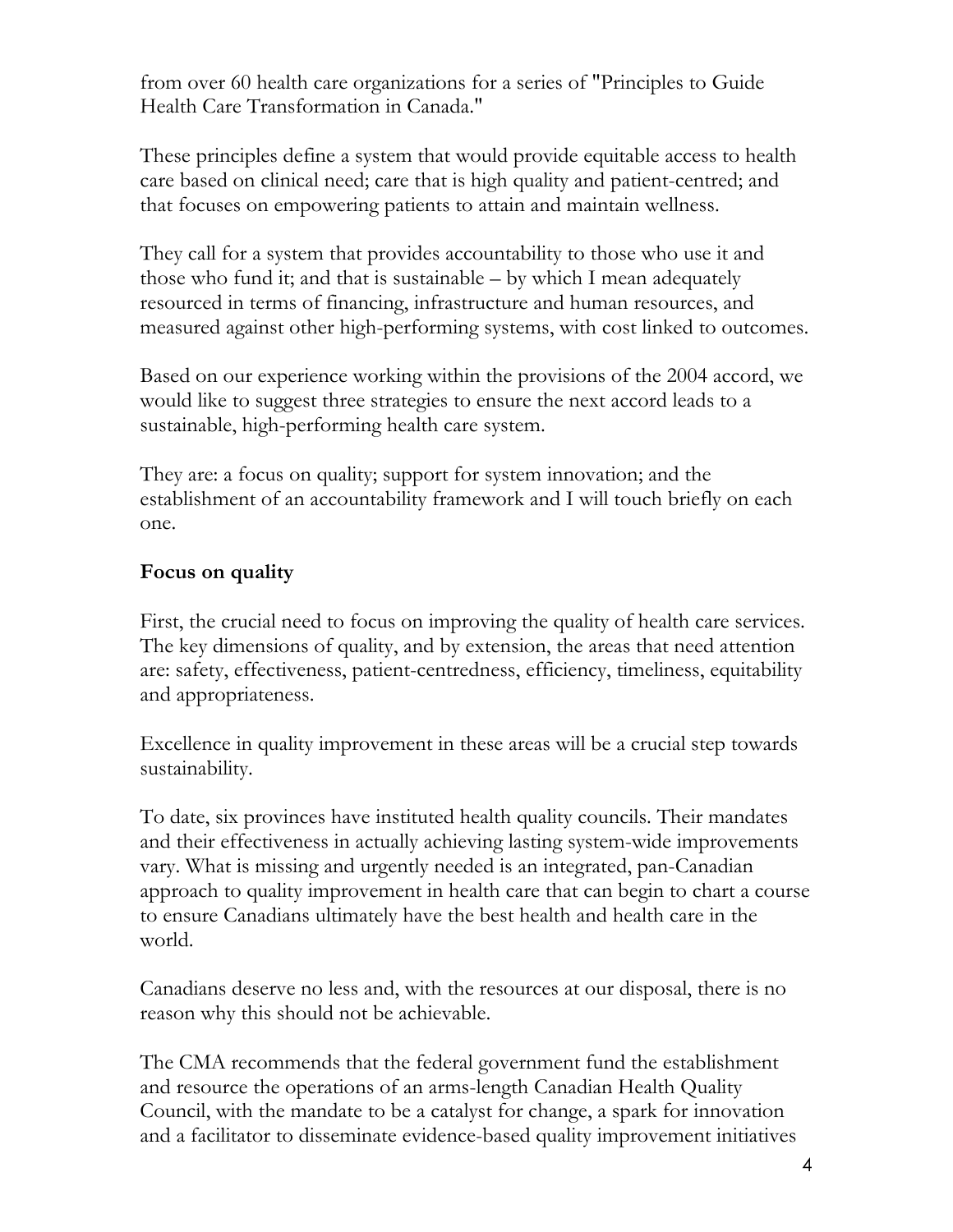so that they become embedded in the fabric of our health systems from coast to coast to coast.

To help expand quality improvement across the country, the Institute for Healthcare Improvement's Triple Aim provides the solid framework. Our health care systems will benefit inordinately from a simultaneous focus on providing better care to individuals and better health to populations, while reducing the per-capita cost. There is ample evidence that quality care is cost effective care. This approach, when adopted and applied as the pan-Canadian framework for any and all structural changes and quality improvement initiatives, will not only serve patients well, but will also enhance the experience of health care providers on the front lines.

#### **System innovation**

The second strategy revolves around system innovation. Innovation and quality improvement initiatives are infinitely more likely to be successful and sustained if they arise out of a commitment by frontline providers and administrators to the achievement of a common goal. We need to shift away from compliance models with negative consequences that have little evidence to support their sustainability.

Innovative improvements in health care in Canada are inadequately supported, poorly recognized, and constrained from being shared and put into use more widely. This needs to change. The 2014 accord, with a focus on improving Canadians' health and health care, can facilitate the transformation we all seek.

Building on the success of the 2004 Wait Times Reduction Fund and the 2000 Health Accord Primary Health Care Transition Fund, the CMA proposes the creation of a Canada Health Innovation Fund that would broadly support the uptake of health system innovation initiatives across the country.

#### **A Working Accountability Framework**

And, third, there needs to be a working accountability framework. This would work three ways.

To provide accountability to patients – the system will be patient-centred and, along with its providers, will be accountable for the quality of care and the care experience.

To provide accountability to citizens – the system will provide and, along with its administrators and managers, will be accountable for delivering high quality, integrated services across the full continuum of care.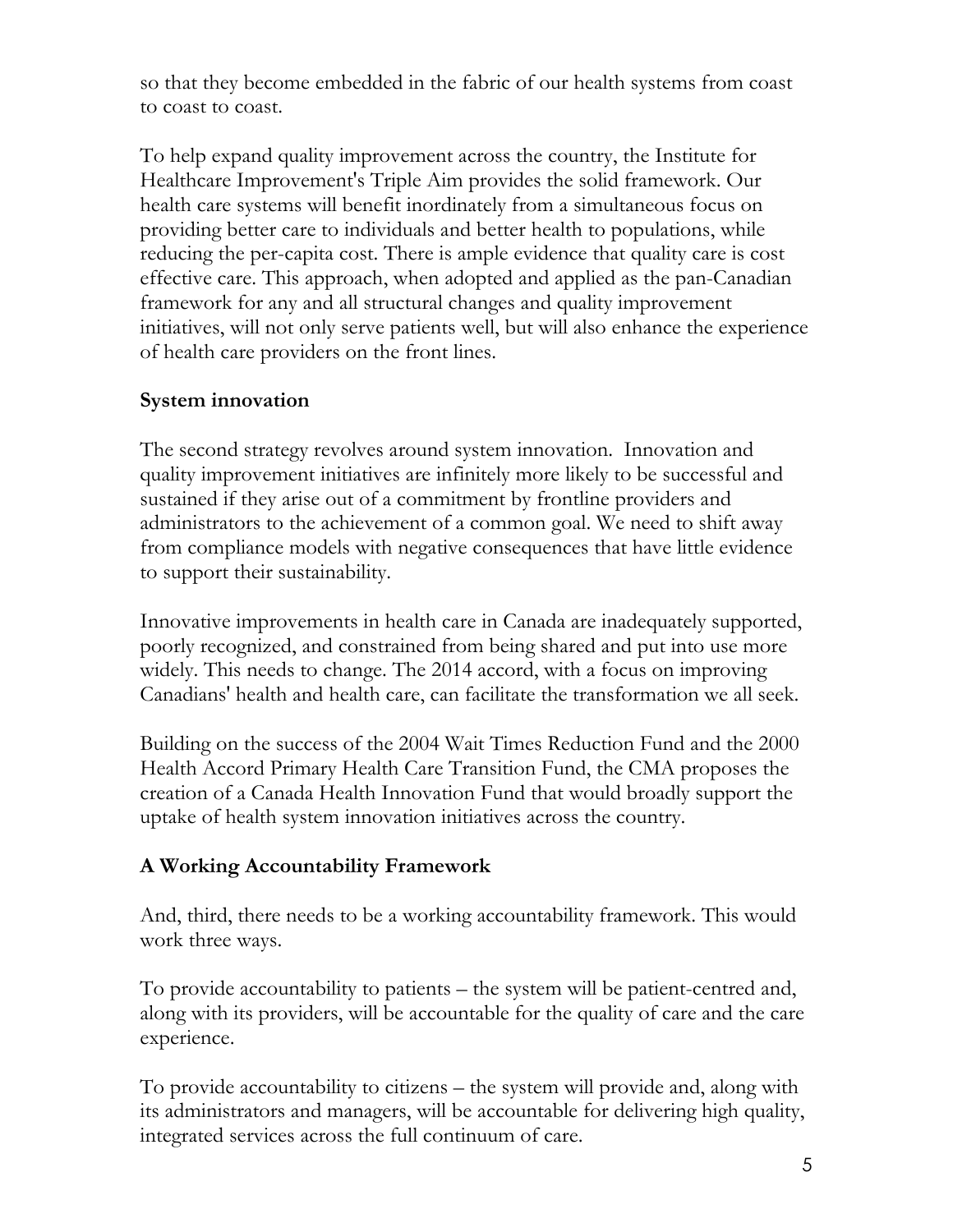And to provide accountability to taxpayers – the system will optimize its percapita costs, and along with those providing public funding and financing, will be accountable for the value derived from the money being spent.

We have done all of this because of our profound belief that meaningful change to our health care system is of the essence, and that such change can and must come about through the next health accord.

Therefore I thank this committee for your efforts on this important area. I would be happy to answer your questions.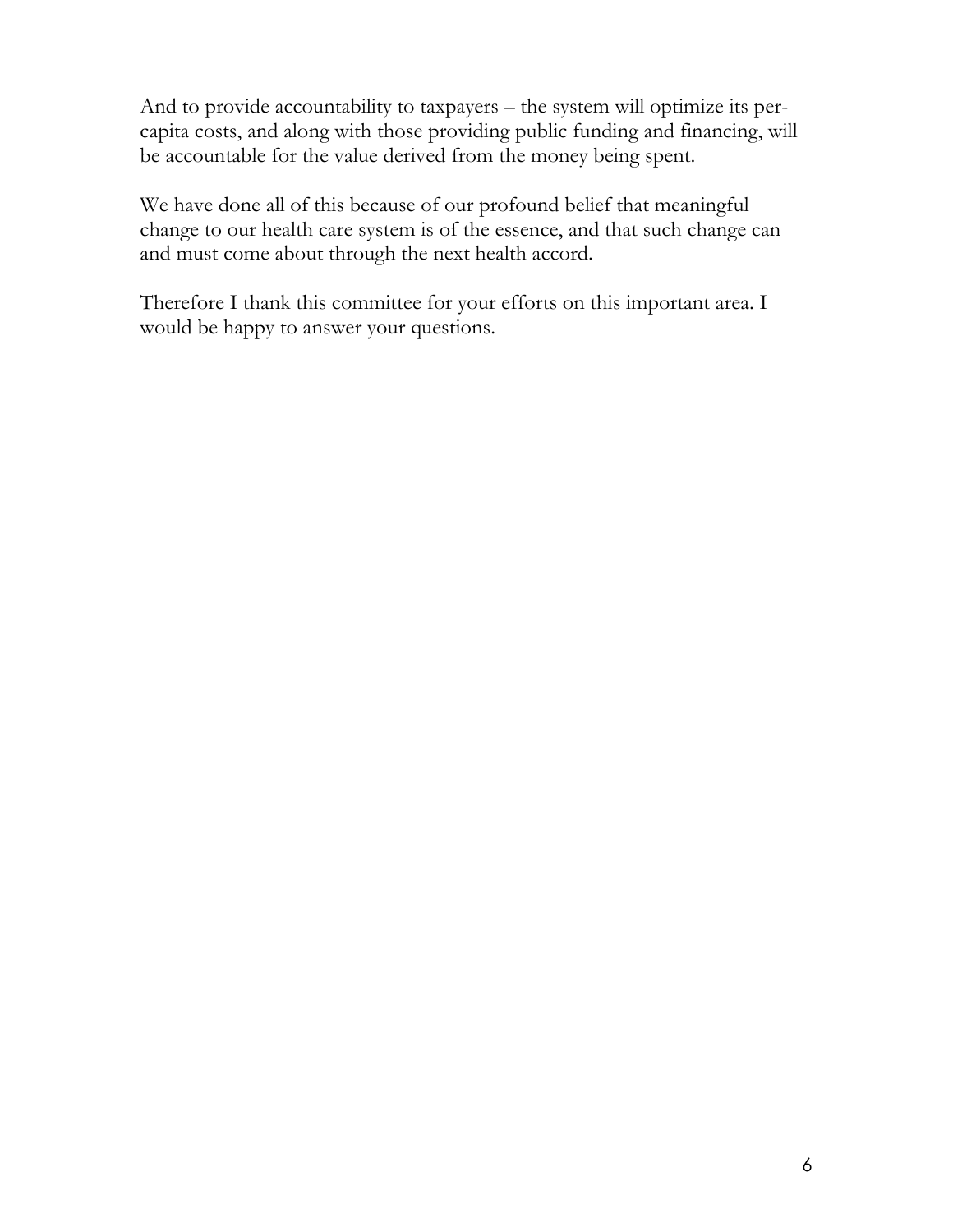# **Appendix A Issues identified in 2004 Accord and Current Status**

| <b>Issue</b>                              | <b>Current Status</b>                                                    |
|-------------------------------------------|--------------------------------------------------------------------------|
| Annual 6% escalator in the CHT to         | Has provided health care system with                                     |
| March 31, 2014                            | stable, predictable funding for a                                        |
|                                           | decade.                                                                  |
| Adoption of wait-time benchmarks          | Largely fulfilled. However, no                                           |
| by December 2005 for five                 | benchmarks were set for diagnostic                                       |
| procedural areas                          | imaging. The Wait Time Alliance is calling                               |
|                                           | for benchmarks for all specialty care.                                   |
| Release of health human resource          | Partially fulfilled. Most jurisdictions issued                           |
| (HHR) action plans by December            | rudimentary HHR plans by the end of                                      |
| 2005                                      | 2005; F/P/T Advisory Committee on                                        |
|                                           | Health Delivery and Human Resources                                      |
|                                           | issued a paper on a pan-Canadian                                         |
|                                           | planning HHR framework in September<br>2005.                             |
| First-dollar coverage for home care       | Most provinces offer first-dollar coverage                               |
| by 2006                                   | for post-acute home care but service                                     |
|                                           | varies across the country for mental                                     |
|                                           | health and palliative home care needs.                                   |
| An objective of 50% of Canadians          | Unfulfilled: Health Council of Canada                                    |
| having 24/7 access to                     | reported in 2009 that only 32 per cent of                                |
| multidisciplinary primary care teams      | Canadians had access to more than one                                    |
| by 2011                                   | primary health care provider.                                            |
|                                           |                                                                          |
| A 5-year \$150 million Territorial Health | <b>Fulfilled: Territorial Health System</b>                              |
| <b>Access Fund</b>                        | Sustainability Initiative (THSSI) funding                                |
|                                           | extended until March 31, 2014.                                           |
| A 9-point National Pharmaceuticals        | Largely unfulfilled: A progress report on                                |
| Strategy (NPS)                            | the NPS was released in 2006 but nothing                                 |
|                                           | has been implemented.                                                    |
| Accelerated work on a pan-                | F/P/T health ministers (except Quebec)                                   |
| Canadian Public Health Strategy           | put forward five high-level health goals                                 |
| including goals and targets               | for Canada in 2005, although they were<br>not accompanied by operational |
|                                           | definitions that would lend themselves to                                |
|                                           | setting targets.                                                         |
| Continued federal investments in          | Unknown—no specificity in the 2004                                       |
| health innovation                         | Accord.                                                                  |
| Reporting to residents on health          | P/T governments ceased their public                                      |
| system performance and elements of        | reporting after 2004, and only the federal                               |
| the Accord                                | government has kept its commitment (at                                   |
|                                           | least to 2008).                                                          |
| Formalization of the dispute              | Done but not yet tested.                                                 |